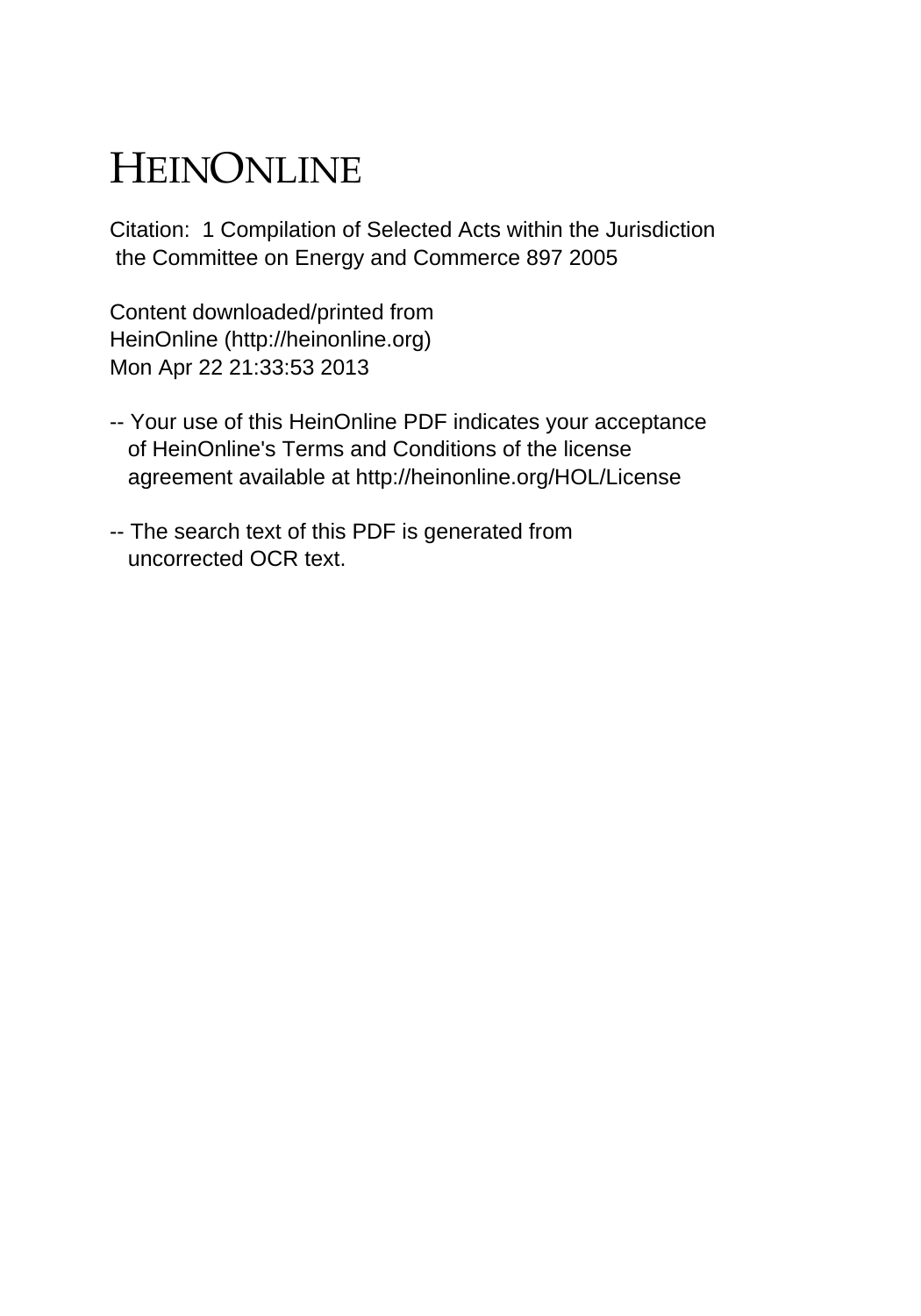## **FEDERAL CIGARETTE LABELING AND ADVERTISING ACT**

## [Public Law 89-92, Approved July 27, 1965]

**AN ACT** To regulate the labeling of cigarettes, and for other purposes.

*Be it enacted by the Senate and House of Representatives of the United States of America in Congress assembled,* That this Act may be cited as the "Federal Cigarette Labeling and Advertising Act".

## DECLARATION OF POLICY

SEC. 2. [15 U.S.C. 1331] It is the policy of the Congress, and the purpose of this Act, to establish a comprehensive Federal program to deal with cigarette labeling and advertising with respect to any relationship between smoking and health, whereby-

(1) the public may be adequately informed about any adverse health effects of cigarette smoking by inclusion of warning notices on each package of cigarettes and in each advertisement of cigarettes; and

(2) commerce and the national economy may be (A) protected to the maximum extent consistent with this declared policy and (B) not impeded by diverse, nonuniform, and confusing cigarette labeling and advertising regulations with respect to any relationship between smoking and health.

## **DEFINITIONS**

SEC. 3. [15 U.S.C. 1332] As used in this Act-

(1) The term "cigarette" means-

(A) any roll of tobacco wrapped in paper or in any substance not containing tobacco, and

(B) any roll of tobacco wrapped in any substance containing tobacco which, because of its appearance, the type of tobacco used in the filler, or its packaging and labeling, is likely to be offered to, or purchased by, consumers as a cigarette described in subparagraph (A).

(2) The term "commerce" means (A) commerce between any State, the District of Columbia, the Commonwealth of Puerto Rico, Guam, the Virgin Islands, American Samoa, Wake Island, Midway Islands, Kingman Reef, or Johnston Island and any place outside thereof;  $(\overrightarrow{B})$  commerce between points in any State, the District of Columbia, the Commonwealth of Puerto Rico, Guam, the Virgin Islands, American Samoa, Wake Island, Midway Islands, Kingman Reef, or Johnston Island, but through any place outside thereof; or (C) commerce wholly within the District of Columbia, Guam, the Virgin Islands, American Samoa, Wake Island, Midway Islands, Kingman Reef, or Johnston Island.

**897**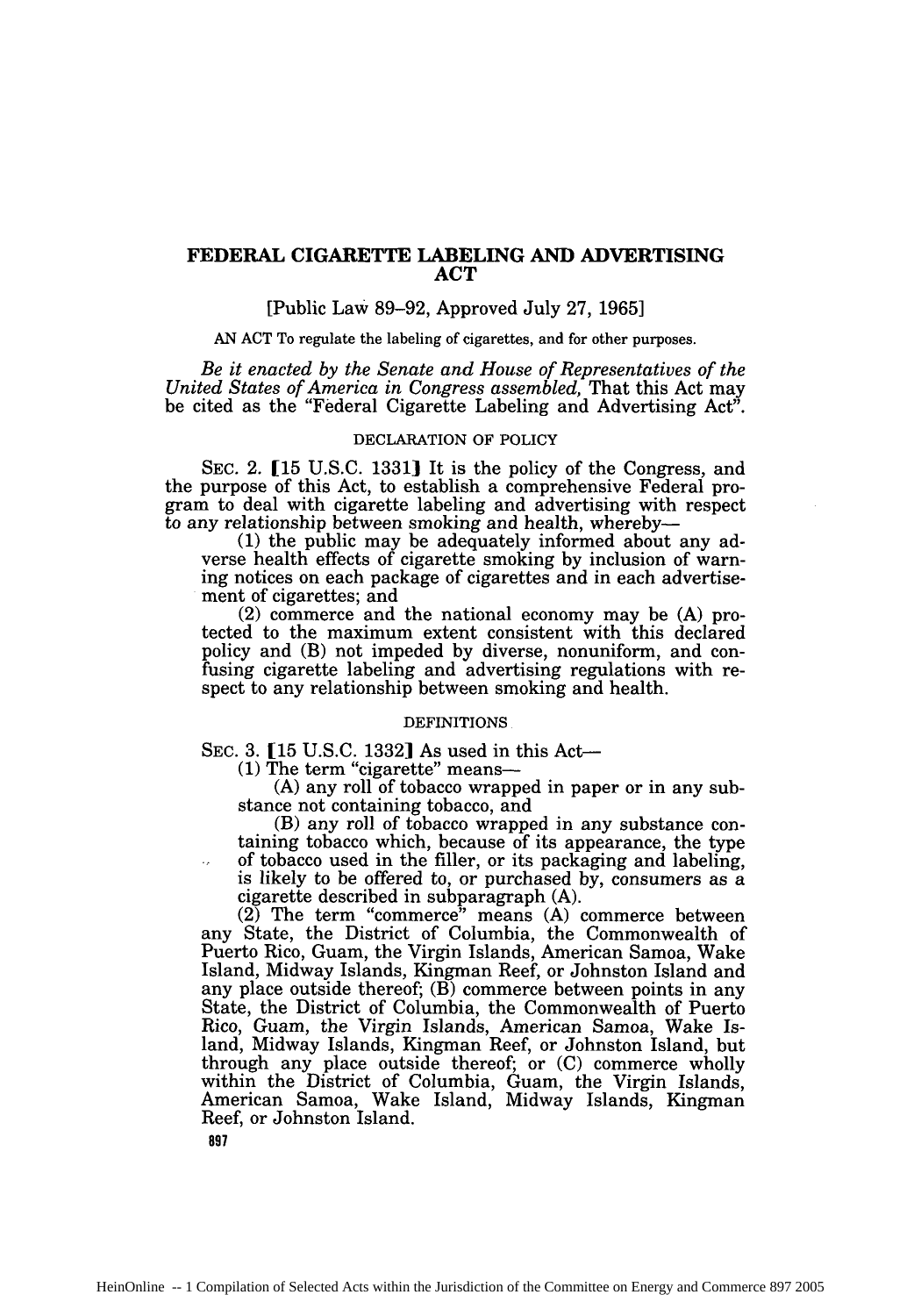(3) The term "United States", when used in a geographical sense, includes the several States, the District of Columbia, the Commonwealth of Puerto Rico, Guam, the Virgin Islands. American Samoa, Wake Island, Midway Islands, Kingman Reef, and Johnston Island. The term "State" includes any political division of any State.

(4) The term "package" means a pack, box, carton, or container of any kind in which cigarettes are offered for sale, sold, or otherwise distributed to consumers.<br>(5) The term "person" means an individual, partnership.

corporation, or any other business or legal entity.<br>(6) The term "sale or distribution" includes sampling or

any other distribution not for sale.

(7) The term "little cigar" means any roll of tobacco wrapped in leaf tobacco or any substance containing tobacco (other than any roll of tobacco which is a cigarette within the meaning of subsection (1)) and as to which one thousand units weigh not more than three pounds.

 $(8)$  The term "brand style" means a variety of cigarettes distinguished by the tobacco used, tar and nicotine content, flavoring used, size of the cigarette, filtration on the cigarette, or packaging.

 $(9)$  The term "Secretary" means the Secretary of Health and Human Services.

#### LABELING

SEC. 4. [15 U.S.C. 1333] (a)(1) It shall be unlawful for any person to manufacture, package, or import for sale or distribution within the United States any cigarettes the package of which fails to bear, in accordance with the requirements of this section, one of the following labels:

SURGEON GENERAL'S WARNING: Smoking Causes Lung Cancer, Heart Disease, Emphysema, And May Complicate Pregnancy.

SURGEON GENERAL'S WARNING: Quitting Smoking Now Greatly Reduces Serious Risks to Your Health.

SURGEON GENERAL'S WARNING: Smoking by Pregnant Women May Result in Fetal Injury, Premature Birth, And Low Birth Weight.

SURGEON GENERAL'S WARNING: Cigarette Smoke Contains Carbon Monoxide.

(2) It shall be unlawful for any manufacturer or importer of cigarettes to advertise or cause to be advertised (other than through the use of outdoor billboards) within the United States any cigarette unless the advertising bears, in accordance with the requirements of this section, one of the following labels:

SURGEON GENERAL'S WARNING: Smoking Causes Lung Cancer, Heart Disease, Emphysema, And May Complicate Pregnancy.

SURGEON GENERAL'S WARNING: Quitting Smoking Now Greatly Reduces Serious Risks to Your Health.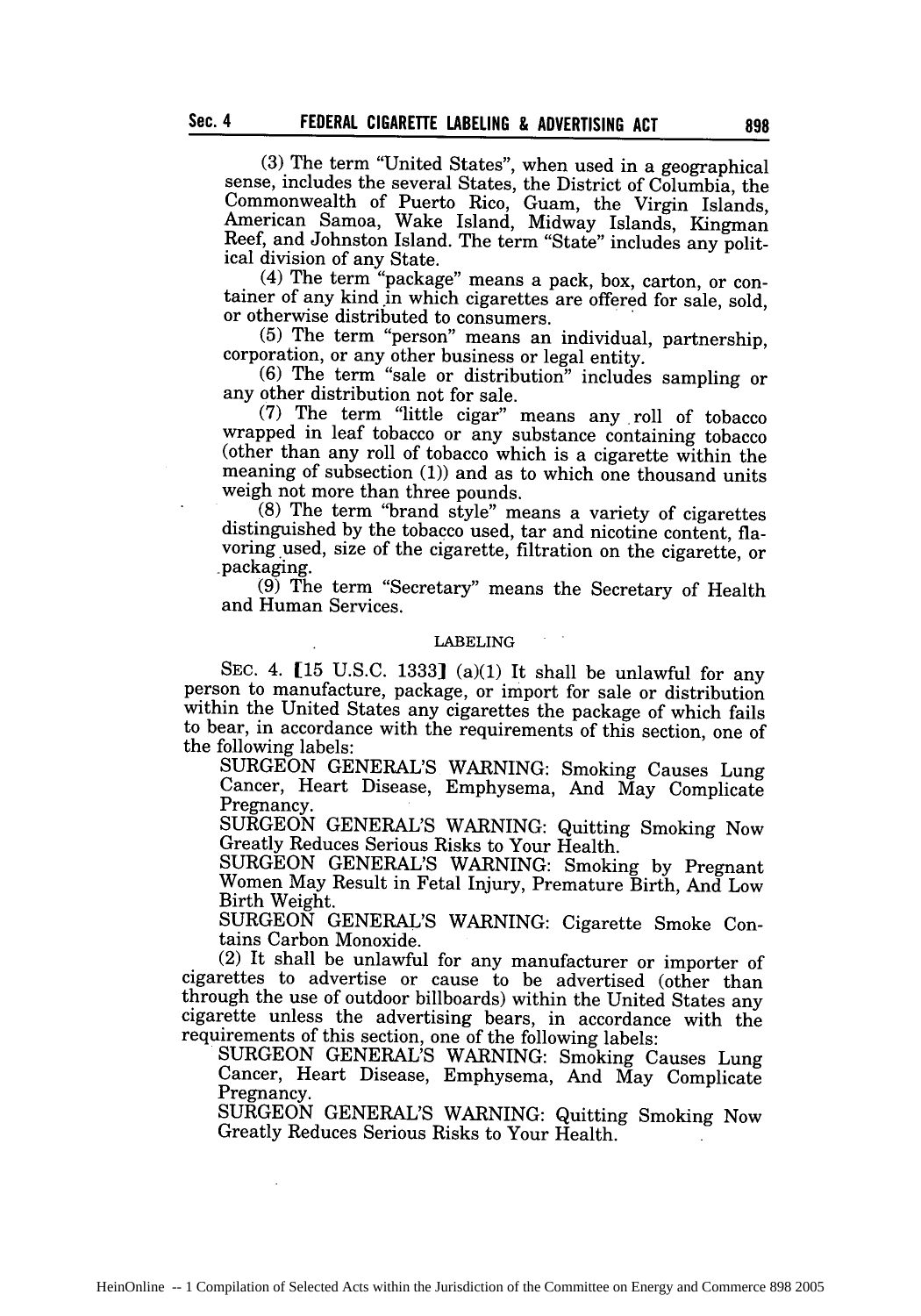SURGEON GENERAL'S WARNING: Smoking by Pregnant Women May Result in Fetal Injury, Premature Birth, And Low Birth Weight.

SURGEON GENERAL'S WARNING: Cigarette Smoke Contains Carbon Monoxide.

(3) It shall be unlawful for any manufacturer or importer of cigarettes to advertise or cause to be advertised within the United States through the use of outdoor billboards any cigarette unless the advertising bears, in accordance with the requirements of this section, one of the following labels:

SURGEON GENERAL'S WARNING: Smoking Causes Lung Cancer, Heart Disease, And Emphysema.

SURGEON GENERAL'S WARNING: Quitting Smoking Now Greatly Reduces Serious Health Risks.

SURGEON GENERAL'S WARNING: Pregnant Women Who Smoke Risk Fetal Injury, And Premature Birth.

SURGEON GENERAL'S WARNING: Cigarette Smoke Contains Carbon Monoxide.

(b)(1) Each label statement required by paragraph (1) of subsection (a) shall be located in the place label statements were placed on cigarete packages as of the date of the enactment of this subsection. The phrase "Surgeon General's Warning" shall appear in capital letters and the size of all other lettes in the label shall be the same as the size of such letters as of such date of enactment. All the letters in the label shall appear in conspicuous and legible type in contrast by typography, layout, or color with all other printed material on the package.

(2) The format of each label statement required by paragaph (2) of subsection (a) shall be the format required for label statements in cigarette advertising as of the date of the enactment of this subsection, except that the phrase "Surgeon General's Warning" shall appear in capital letters, the area of the rectangle enclosing the label shall be 50 per centum larger in size with a corresponding increase in the size of the type in the label, the width of the rule forming the border around the label shall be twice that in effect on such date, and the label may be placed at a distance from the other edge of the advertisement which is one-half the distance permitted on such date. Each label statement shall appear in conspicuous and legible type in contrast by typography, layout, or color with all other printed material in the advertisement.

(3) The format and type style of each label statement required by paragraph (3) of subsection (a) shall be the format and type style required in outdoor billboard advertising as of the date of the enactment of this subsection. Each such label statement shall be printed in capital letters of the height of the tallest letter in a label statement on outdoor advertising of the same dimension on such date of enactment. Each such label statement shall be enclosed by a black border which is located within the perimeter of the format required in outdoor billboard advertising of the same dimension on such date of enactment and the width of which is twice the width of the vertical element of any letter in the label statement within the border.

 $(c)(1)$  Except as provided in paragraph  $(2)$ , the label statements specified in paragraphs (1), (2), and (3) of subsection (a) shall be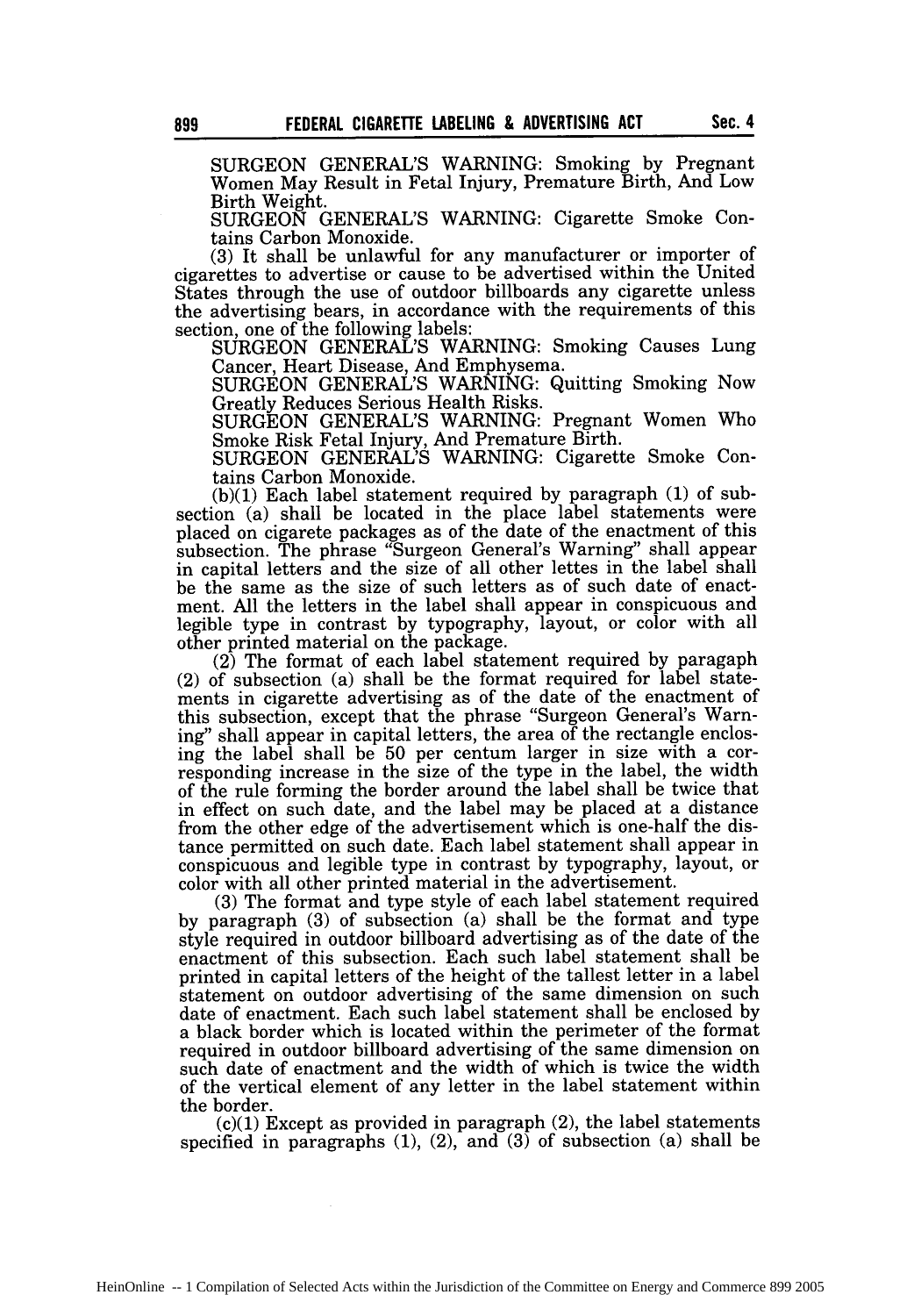**Sec. 5**

rotated **by** each manufacturer or importer of cigarettes quarterly in alternating sequence on packages of each brand of cigarettes manufactured by the manufacturer or importer and in the advertisements for each such brand of cigarettes in accordance with a plan submitted by the manufacturer or importer and approved by the Federal Trade Commission. The Federal Trade Commission shall approve a plan submitted by a manufacturer or importer of cigarettes which will provide the rotation required by this subsection and which assures that all of the labels required by paragraphs (1).  $(2)$ , and  $(3)$  will be displayed by the manufacturer or importer at the same time.

(2)(A) A manufacturer or importer of cigarettes may apply to the Federal Trade Commission to have the label rotation described in subparagraph (C) apply. with respect to a brand style of cigarettes manufactured or imported by such manufacturer or importer if-

(i) the number of cigarettes of such brand style sold in the fiscal year of the manufacturer or importer preceding the submission of the application is less than one-fourth of 1 percent of all the cigarettes sold in the United States in such year, and

(ii) more than one-half of the cigarettes manufactured or imported by such manufacturer or importer for sale in the United States are packaged into brand styles which meet the requirements of clause (i).

If an application is approved by the Commission, the label rotation described in subparagraph (C) shall apply with respect to the applicant during the one-year period beginning on the date of the application approval.

(B) An applicant under subparagraph (A) shall include in its application a plan under which the label statements specified in paragraph (1) of subsection (a) will be rotated by the applicant manufacturer or importer in accordance with the label rotation described in subparagraph (C).

(C) Under the label rotation which the manufacturer or importer with an approved application may put into effect each of the labels specified in paragraph (1) of subsection (a) shall appear on the packages of each brand style of cigarettes with respect to which the application was approved an equal number of times within the twelve-month period beginning on the date of the approval by the Commission of the application.

(d) Subsection (a) does not apply to a distributor a retailer of cigarettes who does not manufacture, package, or import cigarettes for sale or distribution within the United States.

#### PREEMPTION

SEC. 5. **[15** U.S.C. 1334] (a) No statement relating to smoking and health, other than the statement required by section 4 of this Act, shall be required on any cigarette package.

(b) No requirement or prohibition based on smoking and health shall be imposed under State law with respect to the advertising or promotion of any cigarettes the packages of which are labeled in conformity with the provisions of this Act.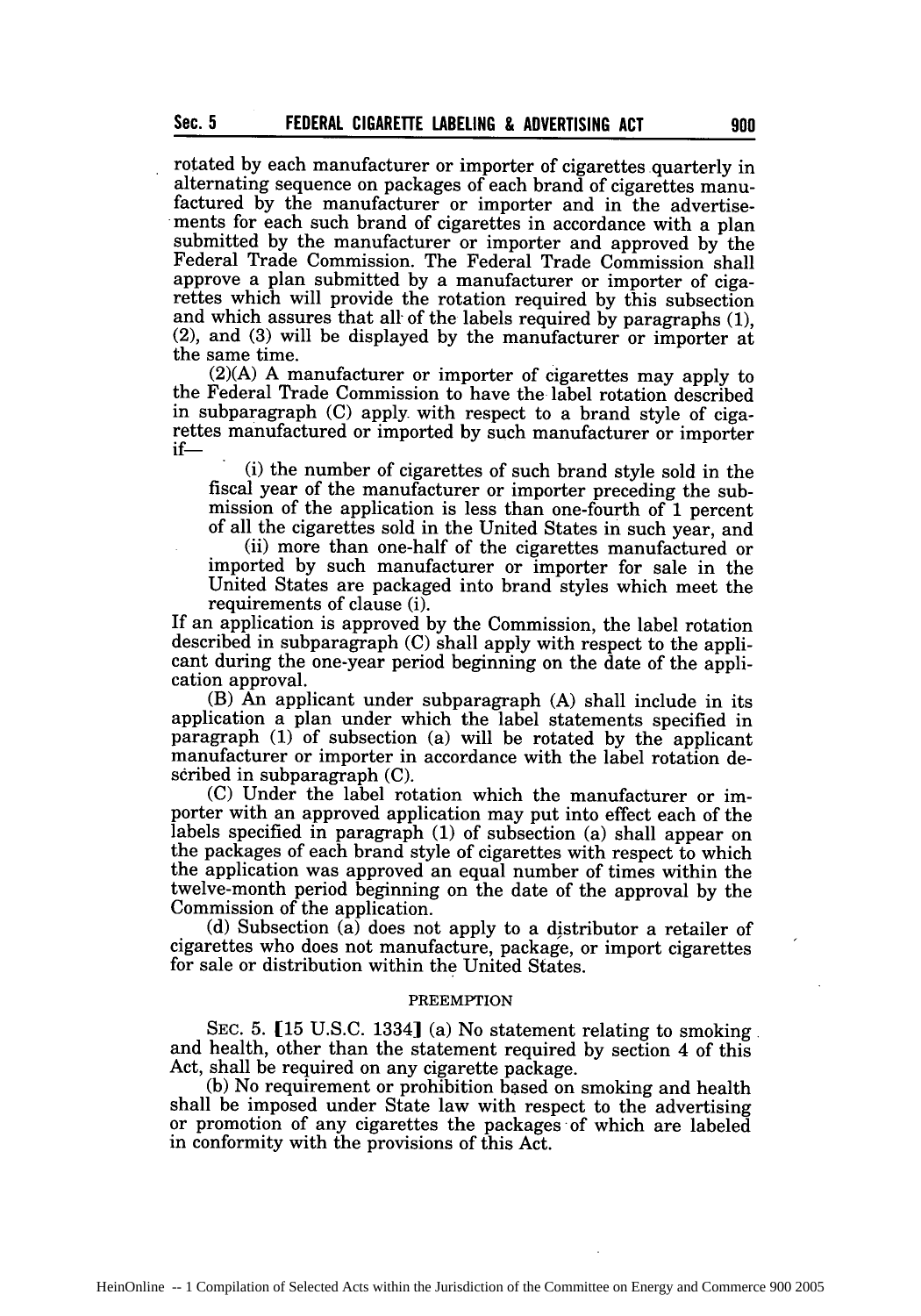## UNLAWFUL ADVERTISEMENTS

SEC. 6. **[15** U.S.C. 13351 After January 1, 1971, it shall be unlawful to advertise cigarettes and little cigars on any medium of electronic communication subject to the jurisdiction of the Federal Communications Commission.

#### CIGARETTE INGREDIENTS

SEC. 7. [15 U.S.C. 1335a] (a) Each person who manufactures, packages, or imports cigarettes shall annually provide the Secretary with a list of the ingredients added to tobacco in the manufacture of cigarettes which does not identify the company which uses the ingredients or the brand of cigarettes which contain the ingredients. A person or group of persons required to provide a list by this subsection may designate an individual or entity to provide the list required by this subsection.

(b)(1) At such times as the Secretary considers appropriate, the Secretary shall transmit to the Congress a report, based on the information provided under subsection (a), respecting-

(A) a summary of research activities and proposed research activities on the health effects of ingredients added to tobacco in the manufacture of cigarettes and the findings of such research;

(B) information pertaining to any such ingredient which in the judgment of the Secretary poses a health risk to cigarette smokers; and

(C) any other information which the Secretary determines to be in the public interest.

(2)(A) Any information provided to the Secretary under subsection (a) shall be treated as trade secret or confidential information subject to section 552(b)(4) of title 5, United States Code and section 1905 of title 18, United States Code and shall not be revealed, except as provided in paragraph (1), to any person other than those authorized by the Secretary in carrying out their official duties under this section.

(B) Subparagraph (A) does not authorize the withholding of a list provided under subsection (a) from any duly authorized subcommittee or committee of the Congress. If a subcommittee or committee of the Congress requests the Secretary to provide it such a list, the Secretary shall make the list available to the subcommittee or committee and shall, at the same time, notify in writing the person who provided the list of such request.

(C) The Secretary shall establish written procedures to assure the confidentiality of information provided under subsection (a). Such procedures shall include the designation of a duly authorized agent to serve as custodian of such information. The agent-

(i) shall take physical possession of the information and, when not in use by a person authorized to have access to such information, shall store it in a locked cabinet or file, and

(ii) shall maintain a complete record of any person who inspects or uses the information.

Such procedures shall require that any person permitted access to the information shall be instructed in writing not to disclose the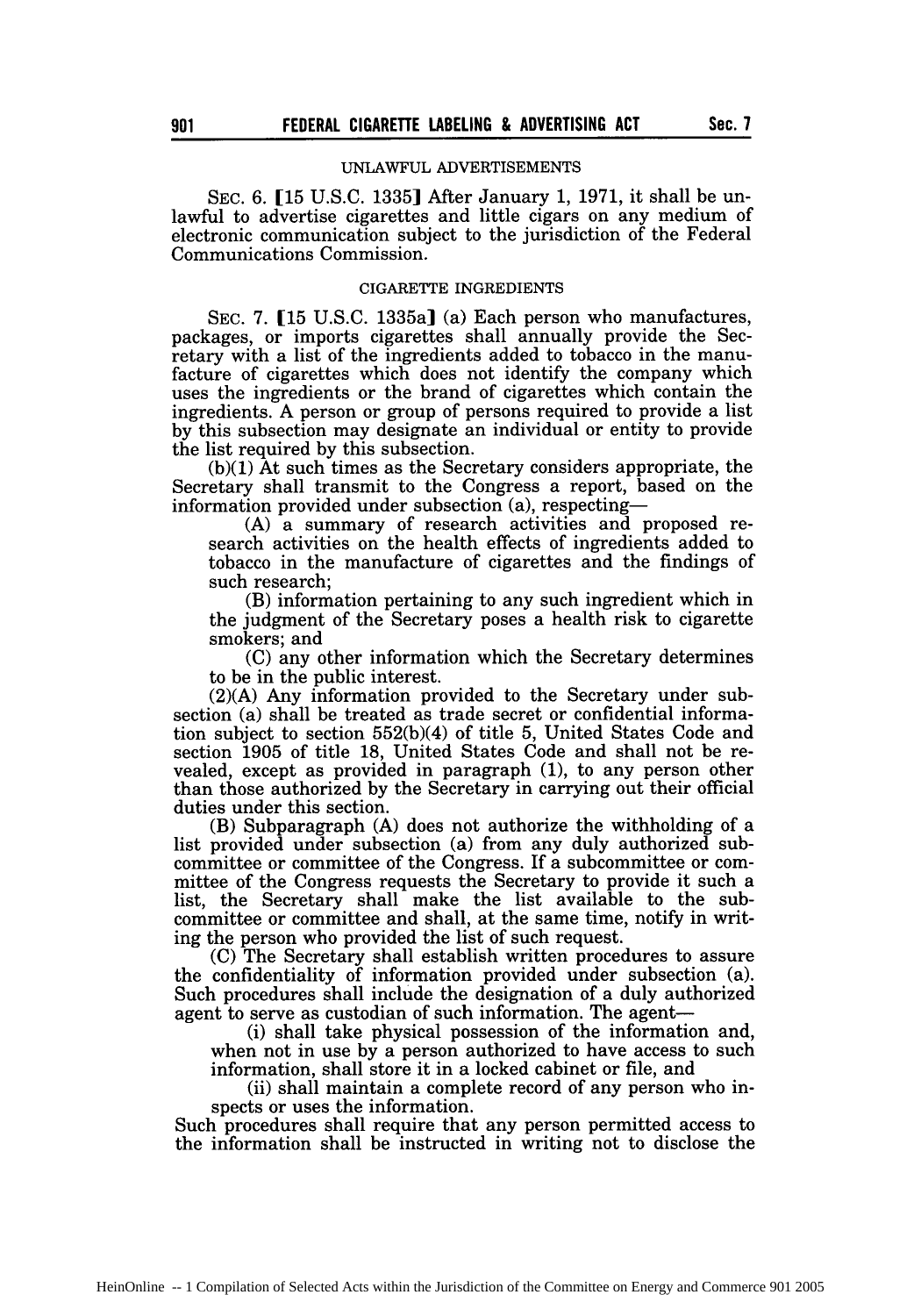information to anyone who is not entitled to have access to the information.

#### FEDERAL TRADE COMMISSION

SEC. 8. **[15** U.S.C. 1336] Nothing in this Act (other than the requirements of section 4) shall be construed to limit, restrict, expand, or otherwise affect the authority of the Federal Trade Commission with respect to unfair or deceptive acts or practices in the advertising of cigarettes.

#### REPORTS

SEC.. **9.1** (a) The Secretary shall transmit a report to the Congress not later than January 1, 1971, and annually thereafter concerning (1) current information in the health consequences of smoking, and (2) such recommendations for legislation as he may deem appropriate.

(b) The Federal Trade Commission shall transmit a report to the Congress not later than January 1, 1971, and annually there-<br>after, concerning (1) current practices and methods of cigarette advertising and promotion, and  $(2)$  such recommendations for legis-<br>lation as it may deem appropriate.

#### CRIMINAL PENALTY

SEC. **10. [15** U.S.C. 1338] Any person who violates the provisions of this Act shall be guilty of a misdemeanor and shall on conviction thereof be subject to a fine of not more than \$10,000.

#### INJUNCTION PROCEEDINGS

SEC. 11. [15 U.S.C. 1339] The several district courts of the United States are invested with jurisdiction, for cause shown, to prevent and restrain violations of this Act upon the application of the Attorney General of the United States acting through the several United States attorneys in their several districts. **-**

#### CIGARETTES FOR EXPORT

SEC. 12. **[15** U.S.C. 1340] Packages of cigarettes manufactured, imported, or packaged (1) for export from the United States or (2) for delivery to a vessel or aircraft, as supplies, for consumption beyond the jurisdiction of the internal revenue laws of the United States shall be exempt from the requirements of this Act, but such exemptions shall not apply to cigarettes manufactured, imported, or packaged for sale or distribution to members or units of the Armed Forces of the United States located outside of the United States.

#### SEPARABILITY

SEC. 13. [15 U.S.C. 1331 note] If any provision of this Act or the application'thereof to any person or circumstances is held invalid, the other provisions of this Act and the application of such

**Sec. 8**

I<sub>The requirement</sub> to submit reports under section 9 was terminated pursuant to section 3003 of Public Law 104-66 (109 Stat. 734).